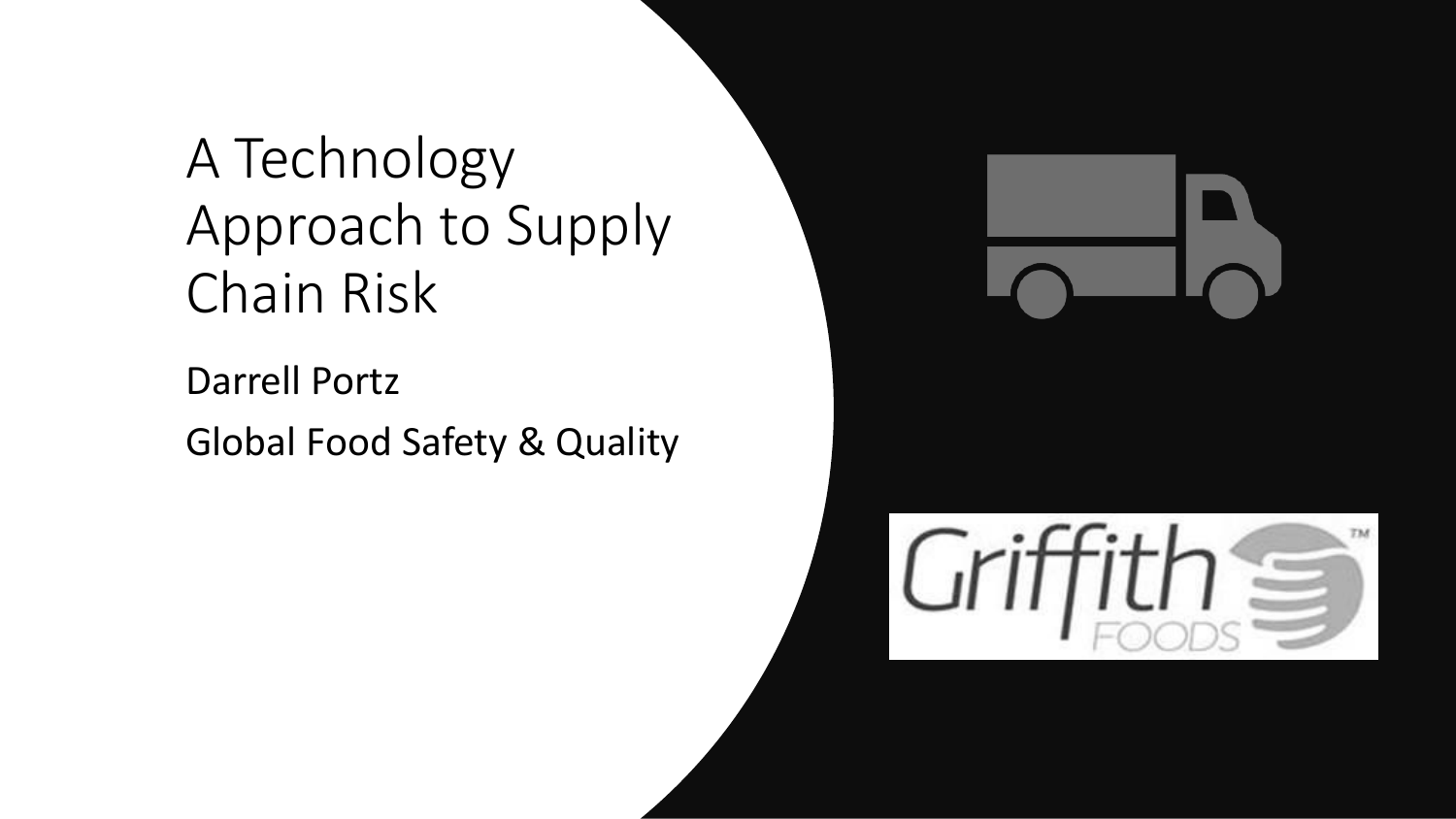## Topics for Discussion



### Do we understand risk?



Do we understand potential outcomes?



Why do we need technology to assess risk?



Solutions-Griffith Foods Perspective and Direction



What does the future hold?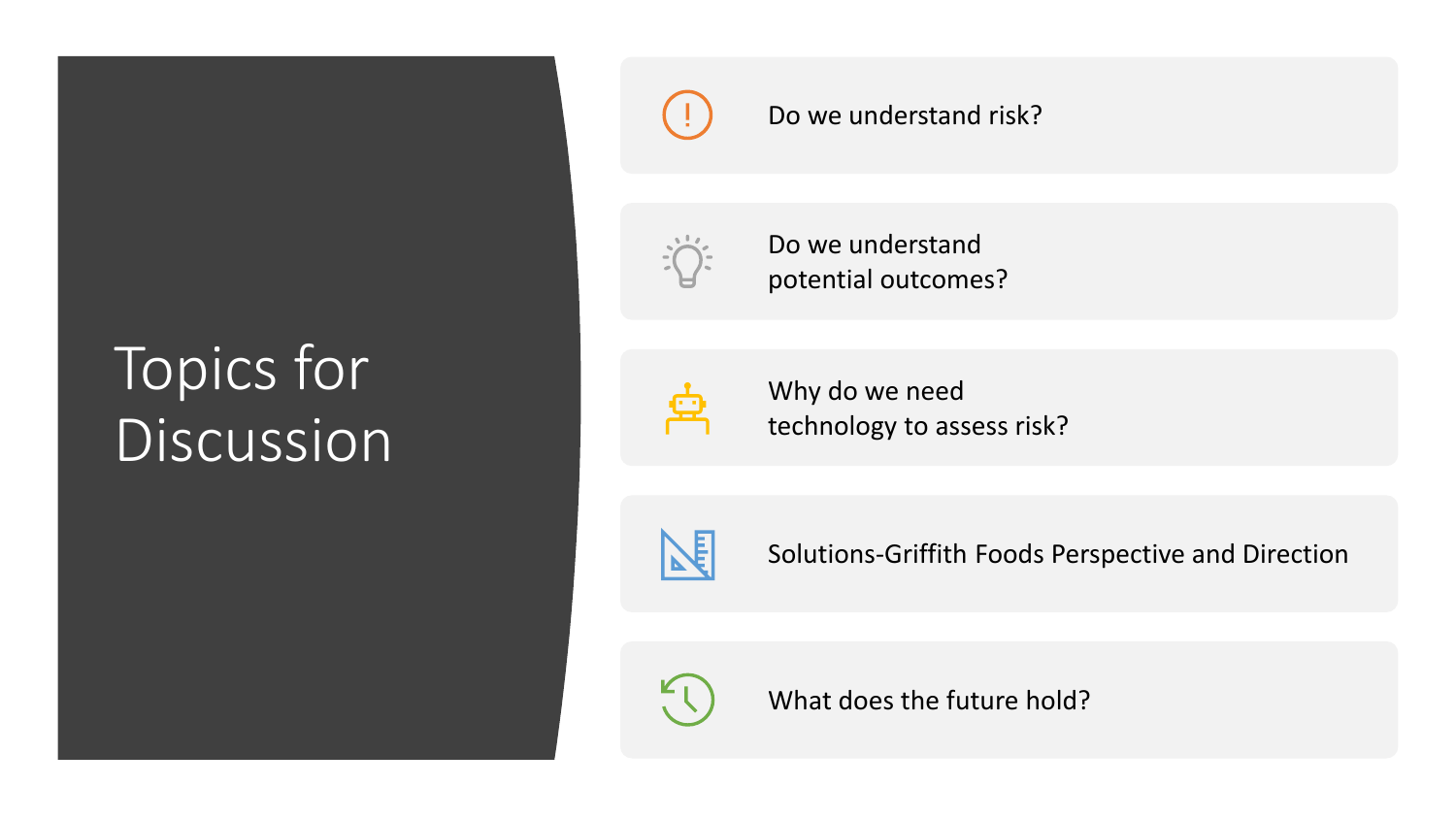# Understanding the Risk

- Lack of Supply Base Transparency
- Supplier Cybersecurity Vulnerabilities
- Government Upheaval
- Climate Change
- Pandemic

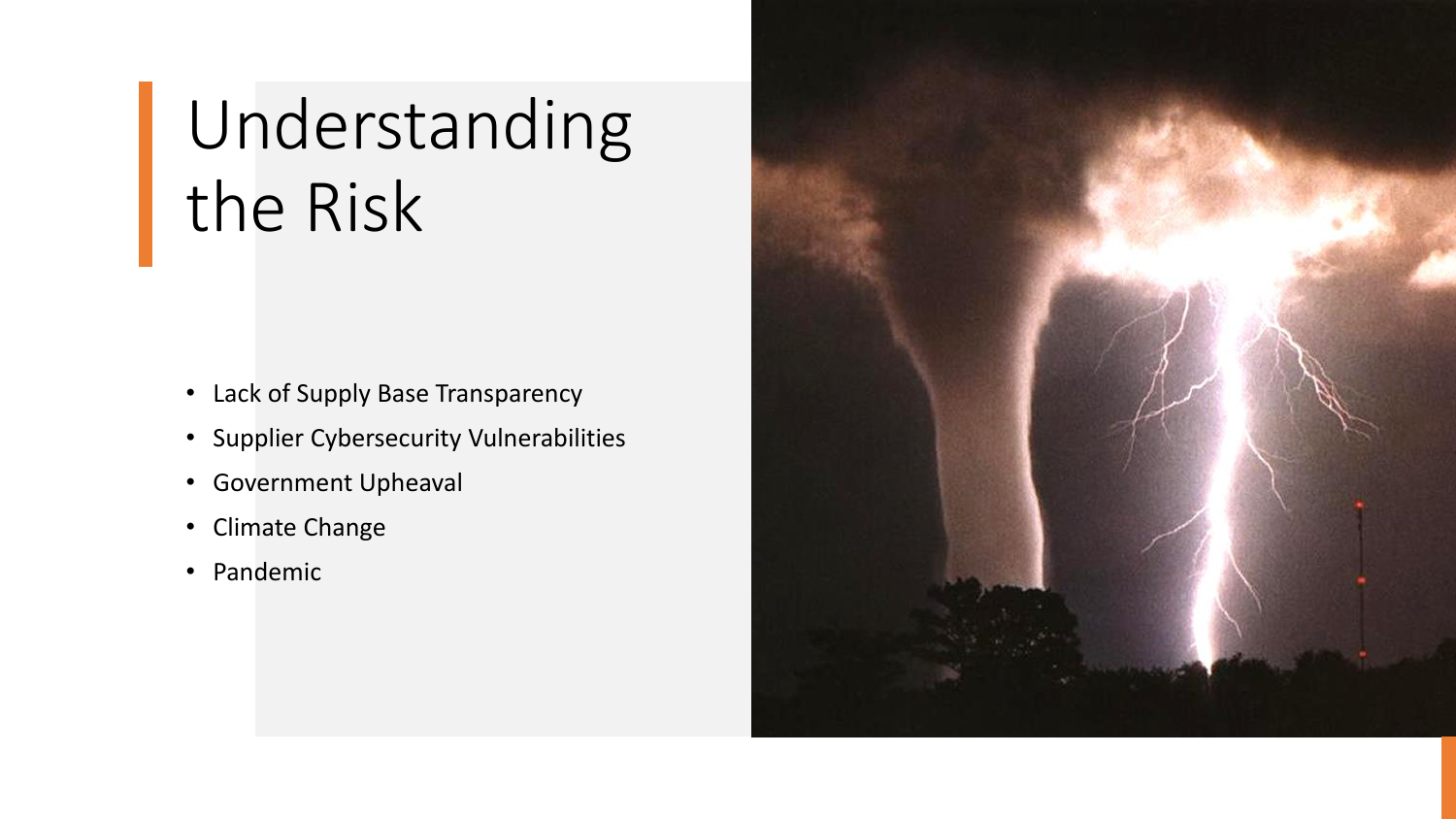

# Do we understand potential outcomes?

- Food Fraud
- Cost Implications
- Availability

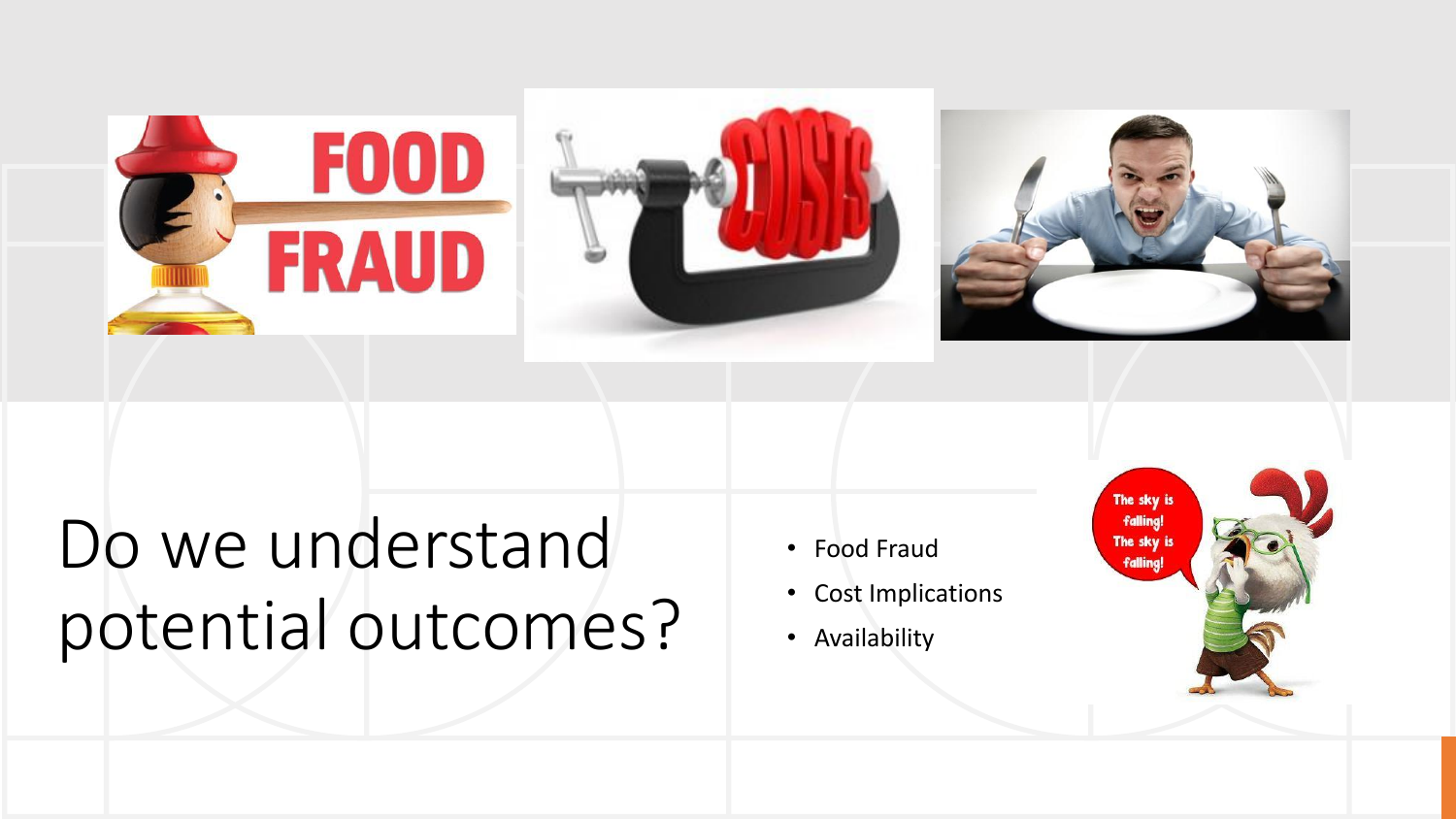# Why Do We Need Technology?

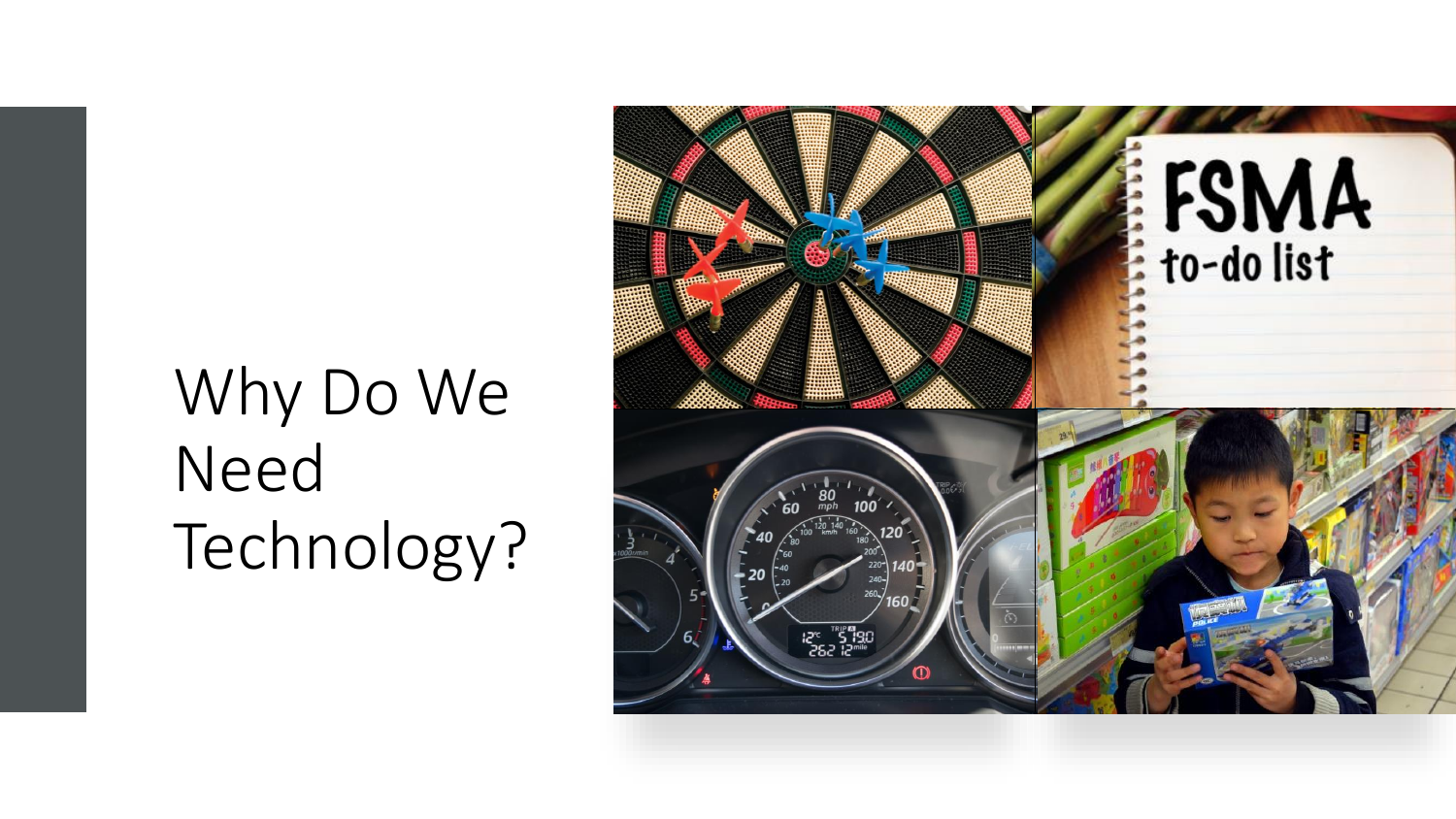## Griffith Foods **Solutions**

| <b>Example 20 EIMS (Laboratory Management System)</b> |
|-------------------------------------------------------|
| <b>Foods Connected</b>                                |
| <b>Red Zone</b>                                       |
| Leatherhead                                           |
| <b>Horizon Scan</b>                                   |
| Selerant                                              |
|                                                       |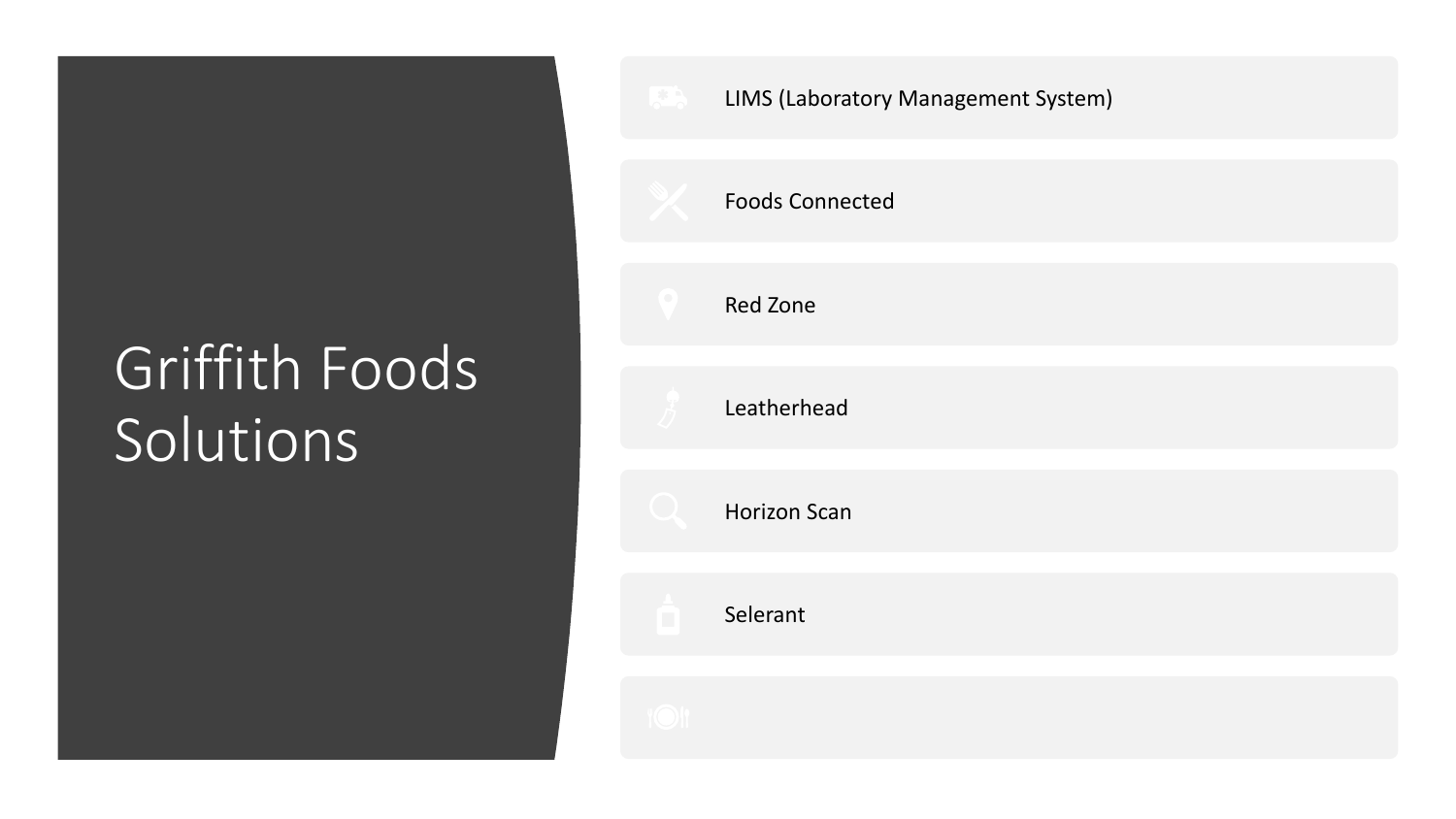### Laboratory Information Management System (LIMS)

The Food Safety and Quality function requires software that contains all analytical test methods, product specifications and all related product results. The chosen system interfaces with the ERP system to effectively maintain control of conforming and nonconforming product while producing COAs (Certificates of Analysis) for finished goods that are required by our customers.

The top priorities for the new LIMS are security of data, standardization across organization, increased operational efficiency (data management, querying, dashboards, and reporting) along with enhanced communication across the organization.

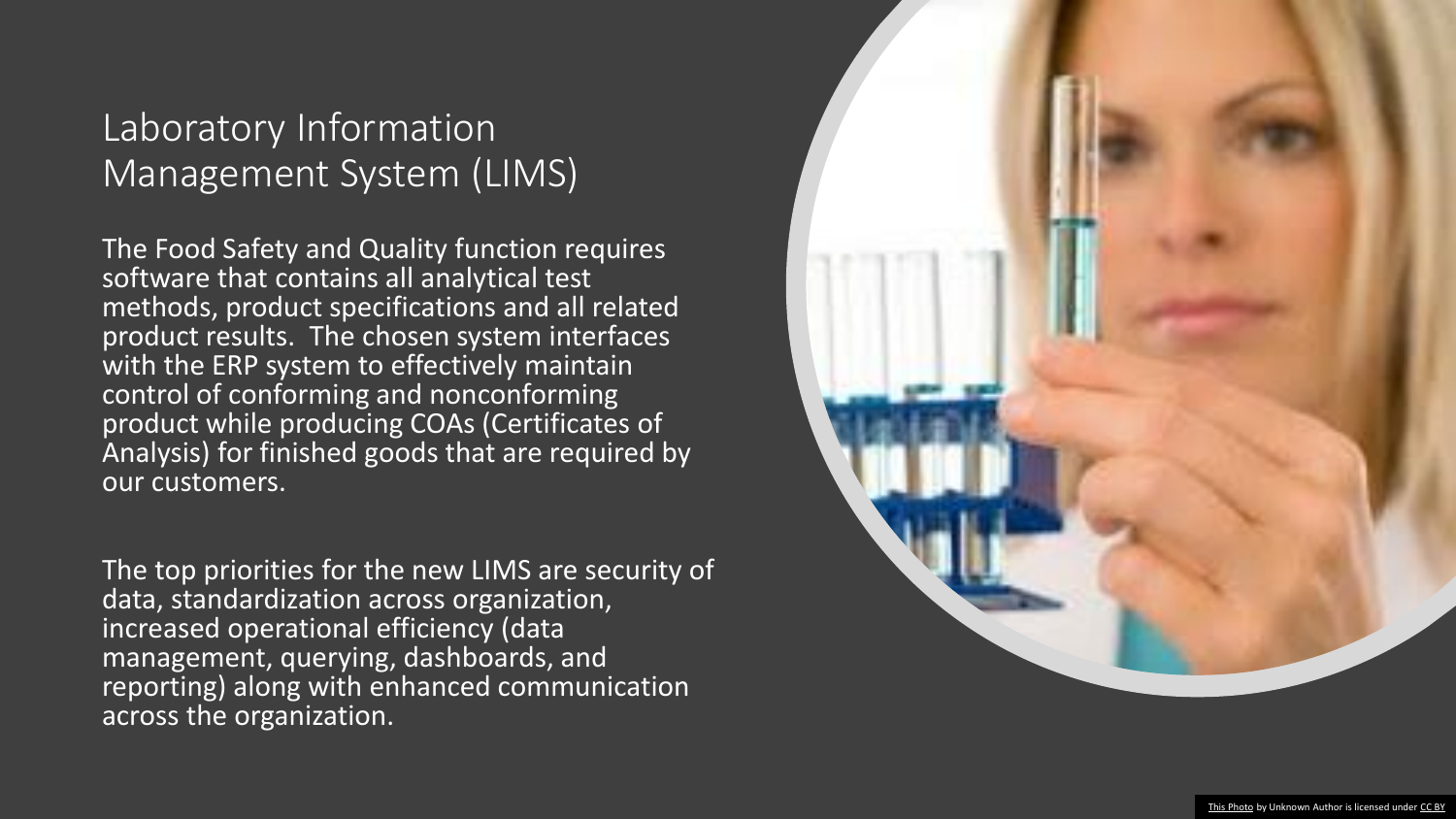## LabVantage Solution

- From data retrieval to lab execution to sample lifecycle management, the LabVantage platform is built better to deliver the features and functionalities you need, without writing code. Our solution is easily configured to meet your specific requirements.
- See the many capabilities available in LabVantage
- **[Sample Lifecycle](https://www.labvantage.com/our-platform/capabilities/#9a62a7be2365a9a22)**
- **[Laboratory Execution](https://www.labvantage.com/our-platform/capabilities/#956a26cd21df2cc24)**
- **[Data Retrieval](https://www.labvantage.com/our-platform/capabilities/#c048ad107688db1de)**
- **[Instrument and System Interfacing](https://www.labvantage.com/our-platform/capabilities/#6ba36c8ce2fad6e26)**
- **[Security and Auditing](https://www.labvantage.com/our-platform/capabilities/#c23a66a66d6fad619)**
- **[Framework](https://www.labvantage.com/our-platform/capabilities/#f0ba91fc321018dfb)**
- **[Biobanking](https://www.labvantage.com/our-platform/capabilities/#8154c11124009ad12)**
- **[Dynamic Scheduling](https://www.labvantage.com/our-platform/capabilities/#a719aa9985f042ee3)**
- **[Formulations](https://www.labvantage.com/our-platform/capabilities/#05f756f9151006c6e)**
- **[Easier Management and Implementation](https://www.labvantage.com/our-platform/capabilities/#6f6c375090c159b96)**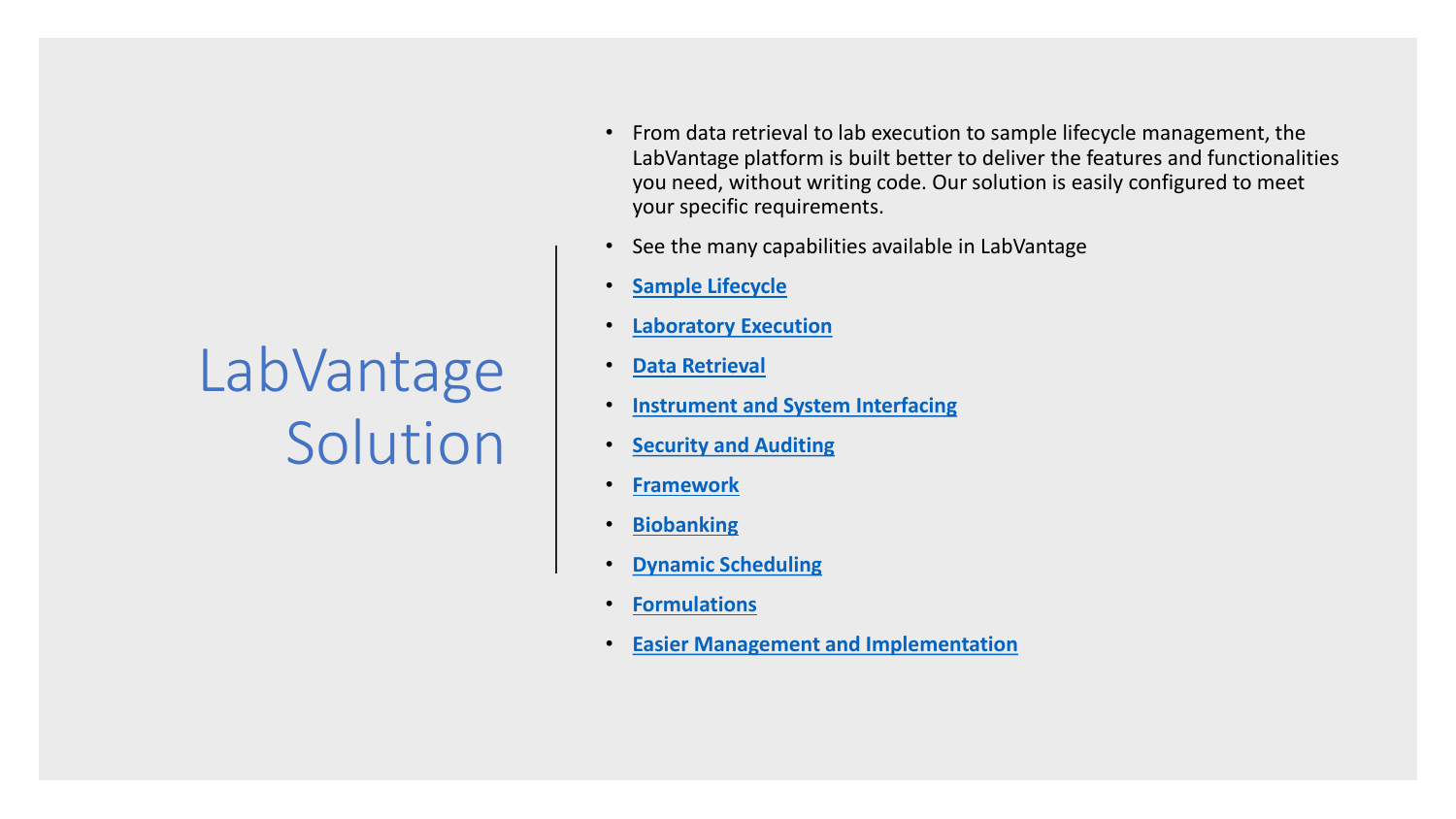

### Foods Connected

#### **Overview**

Foods Connected provides a cloud-based platform that manages the supply chain data from Field to Fork. Collating all information from our suppliers both on a supplier approval basis and raw materials data management into a database that provides a risk assessment required by BRC v8 and combines the detailed data for R&D and purchasing use. Currently Foods interacts with 6000 food suppliers within their on-line portal system.

#### Need

The Griffith Quality team will be able to produce complex specifications by report that currently have to manage from multiple sources mostly manually. The specifications will be customer bespoke and not require further manual interaction of the type needed today. The system will interact with Griffith Apps and the resident ERP.

#### Business Case

- $\checkmark$  The system would replace the current manual and inadequate supplier approval, raw material approval (RMS / RMA) and customer spec systems at Griffith Foods Europe
- $\checkmark$  The system is an automated portal-based communication with Suppliers improving efficiency in all sectors removing the need for manual data entry on supplier specs and supplier approval documentation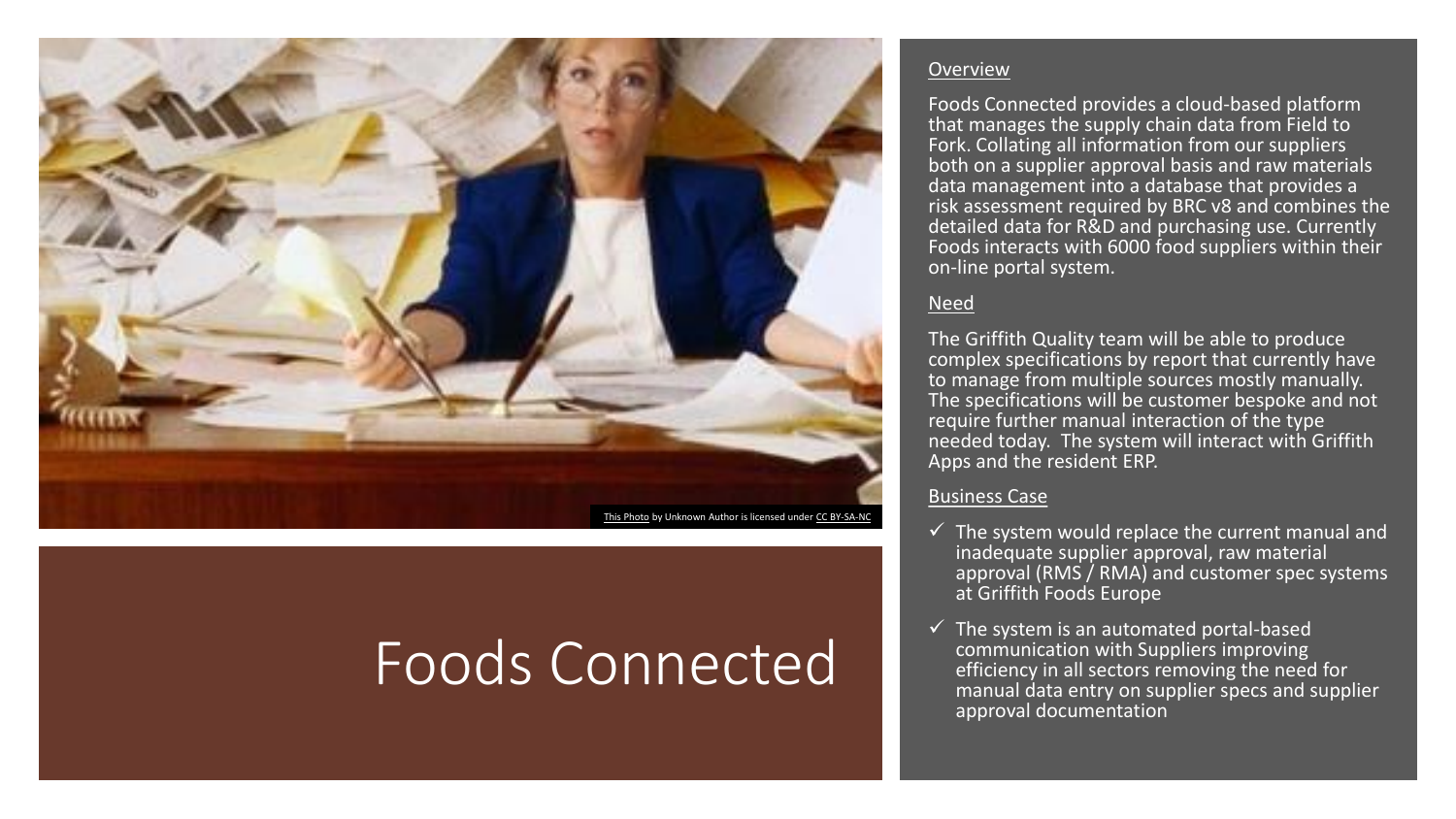

### Red Zone

Red Zone is a Cloud based application which delivers a production system platform to Food & Beverage/CPG manufacturing operations. The production system platform monitors line/cell performance and merges this data with feedback from Operations, helping to drive continuous improvement activities.

#### **Productivity**

• Combining automated data from the production process with contextual information from the workforce to automatically calculate production efficiencies (OEE)

• Displaying real time efficiency (OEE) information in a variety of dashboards

• Standardizing reporting on run, shift, crew performance

• Supporting hourly daily, weekly, forums with production and productivity data

• Providing historical analysis on performance issues; top losses including downtime, speed and scrap related issues

#### **Compliance**

- Replacing manual paper-based checks with automated electronic checks
- Allowing checks to be scheduled, alerting the shop floor to checks that are pending and due

• Visibility via real time dashboards and automated alerts for checks that are missed, late or failed

- Supporting electronic signatures based on CFR 21 part 11 & BRC/ SQF requirements
- Linking to devices such as scales to automate the capture of quality data

• Integrating Statistical Process Control (SPC), enabling a complete range of statistical analysis including X bar and R

• Providing real-time visibility of control state based on industry recognized SPC rules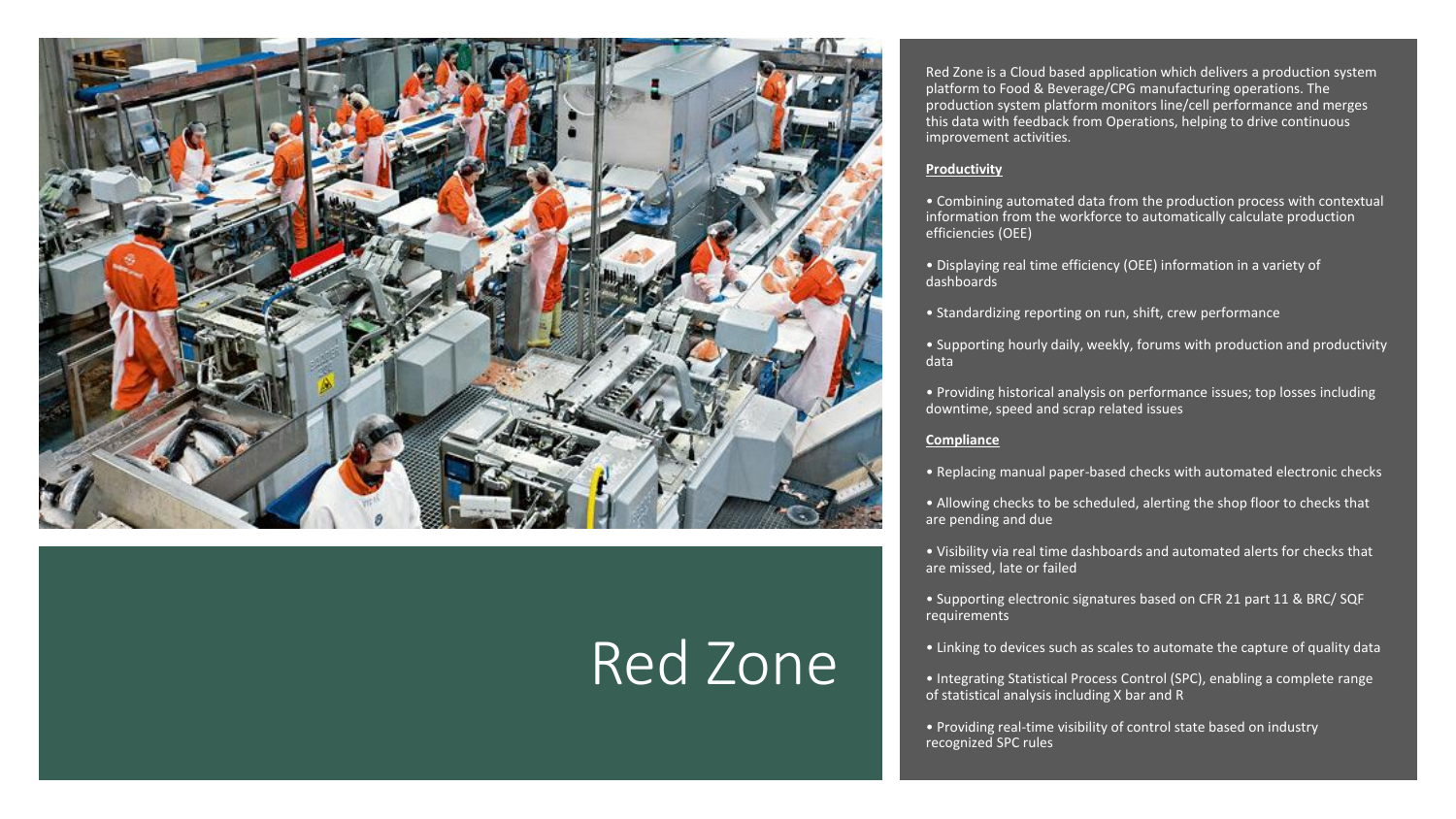## Leatherhead

- Expert advice
- The exclusive member helpline is staffed by experts in global regulations, product development, nutrition, food safety and consumer research. Leatherhead's renowned multilingual regulatory team cover over 120 countries and can advise on claims, labelling, additives and flavourings, contaminants, residues and compositional standards. The helpline is also regularly used by technical teams looking for advice on challenge testing protocols, the behaviour of specific ingredients, reformulation techniques, sensory testing methods and much more.
- **Exclusive resources**
- Only members get access to Leatherhead's updates and insight. Free white papers on topical issues are published weekly, Leatherhead Food News summarises all that members need to know and International Legal Highlights is compulsory reading for every regulatory manager each Friday.
- The new Member Digest is distributed weekly and reminds members about our events and training courses as well as providing links to white papers and other topics of interest.
- In addition, members have exclusive options to purchase Leatherhead's on-line regulatory guides, regulatory reports and research reports as well as subscribing to the science & news databases.
- Members can also access Leatherhead's expertise via the incident support team.
- Truly global service languages, regulatory knowledge, cultural insight, local nuances, engagement with local regulators
- Meaningful interpretation of regulation with a view to helping you comply in order to bring products to market more quickly
- Regulatory advice informed by a deep scientific background
- Proactive alerts to upcoming and/or changing regulation/legislation
- [Regulatory offerings are underpinned by other Leatherhead services in](https://www.leatherheadfood.com/services/#consumer-insight-sensory-testing) sensory, consumer insight and product innovation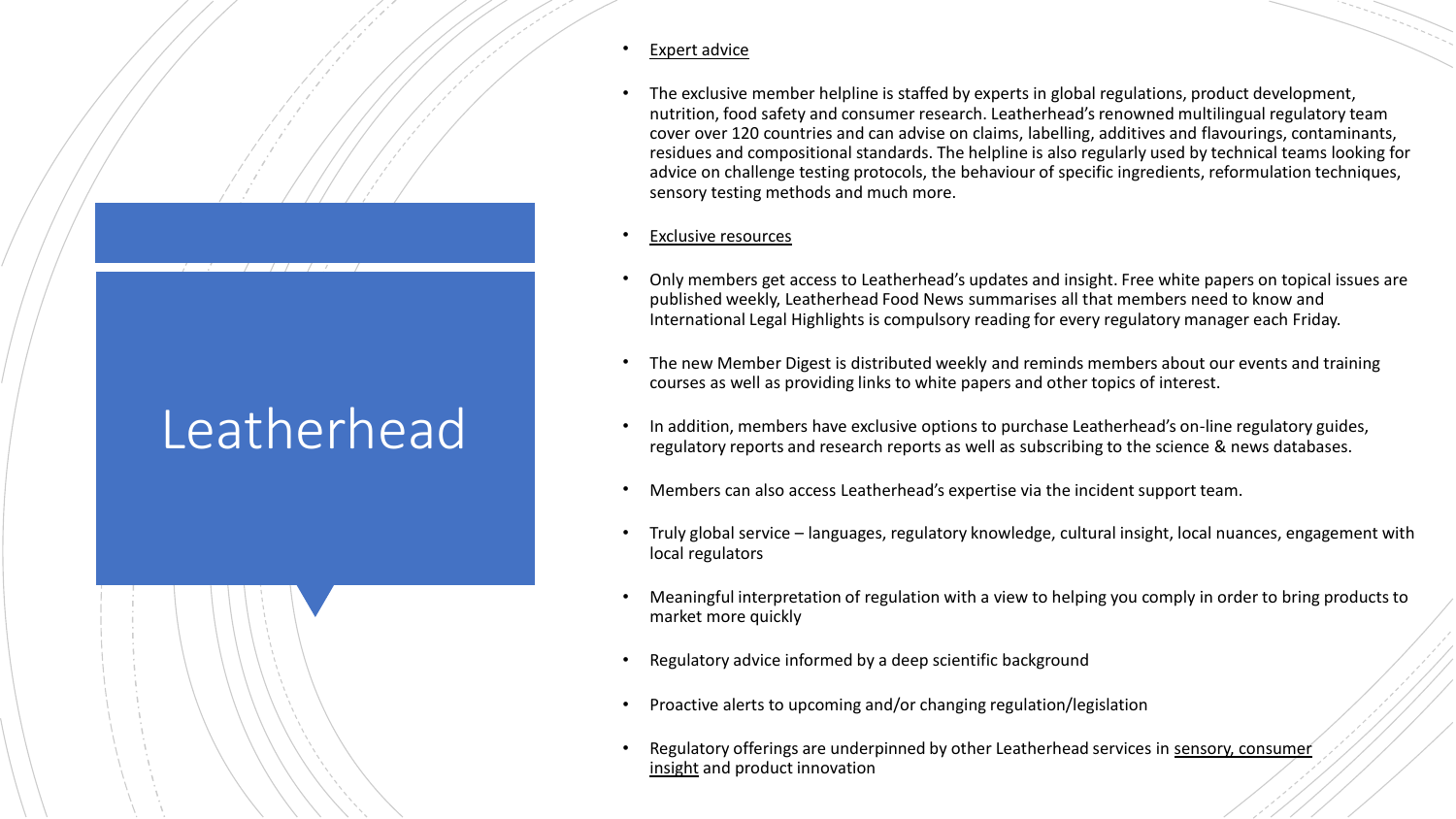### Horizon Scan



Key Benefits

-Identify current risks -Customizable daily email alerts -Comply with FSMA -Research suppliers, worldwide -Rank analytical priorities -Access 15+ years of historical data -Reduce risk of recalls -Protect YOUR Brand & Customers

Incidents Tracked

-Food Fraud -Pesticides and drug residues -Foreign objects

-Mycotoxins

-Allergens

-GMOs

-Heavy metals

-Dioxins, PCBs, PAHs

Horizon Scan Facts

-550+ commodities tracked -180+ countries of origin -110+ global data sources -30+ new reports per day -110,000+ total incident records -22,000+ suppliers

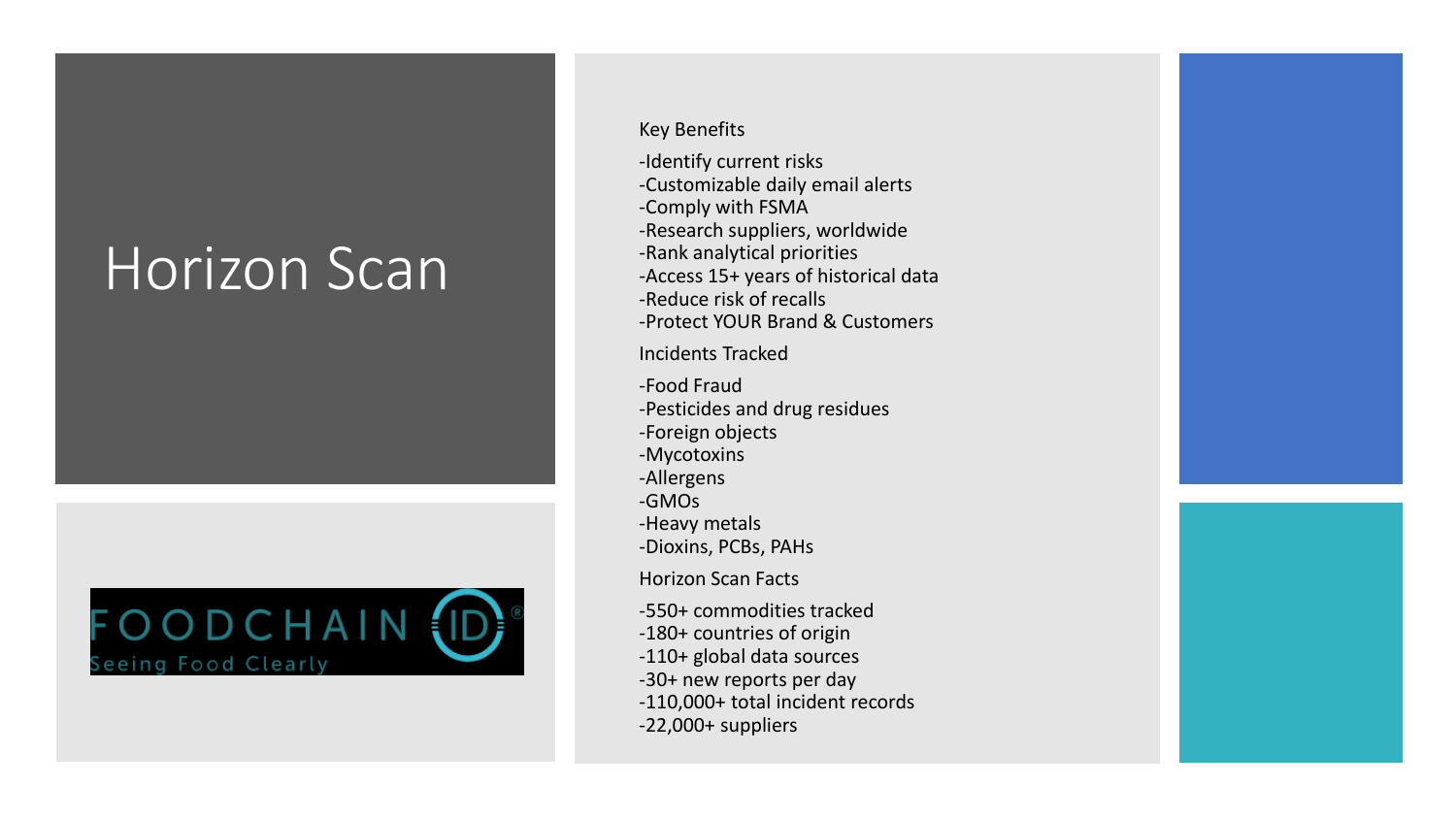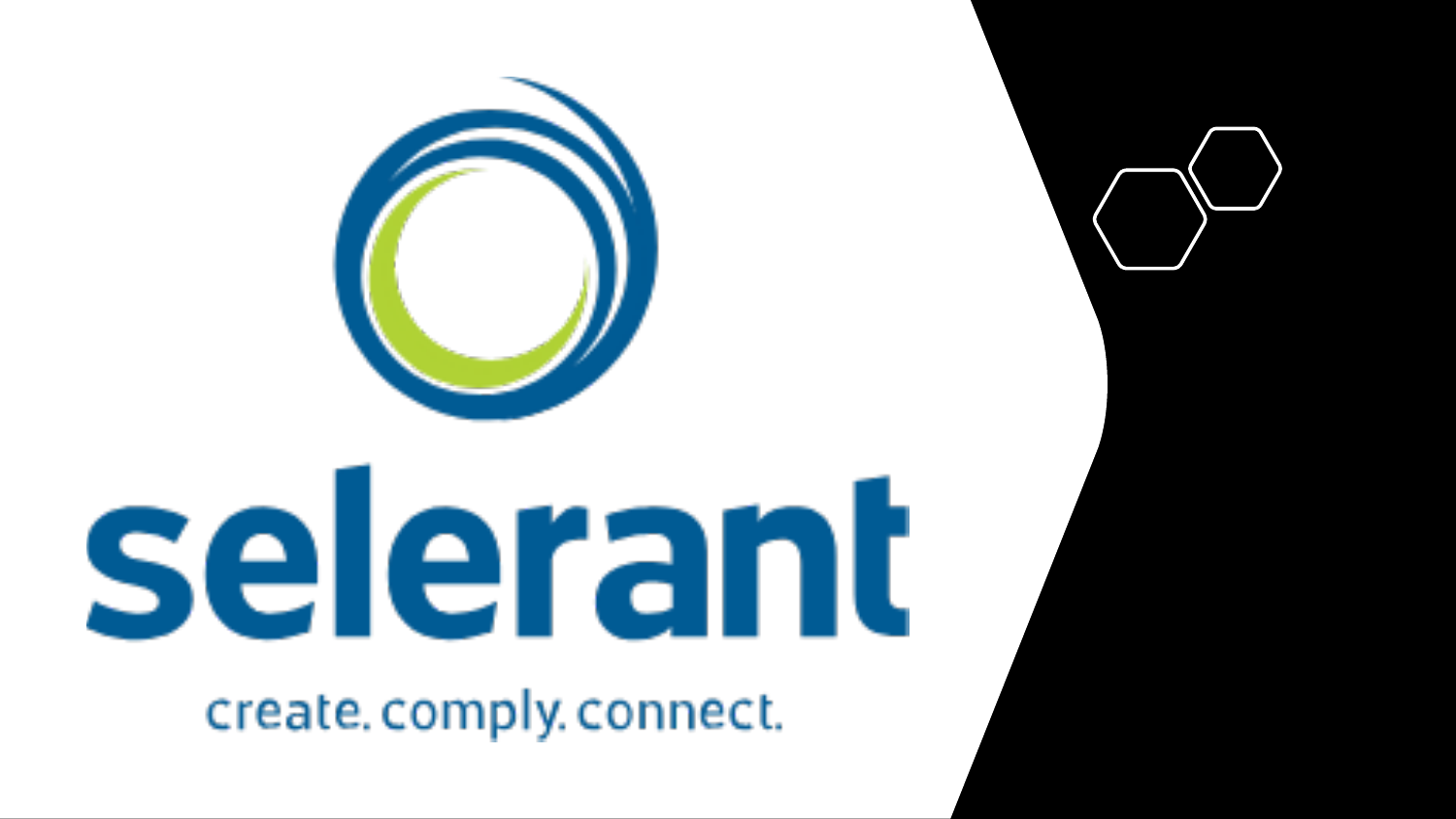### Food Regulatory Database

- Access a robust food regulatory database that contains additives, flavoring substances, pesticides and more, across global regions.
- Search and compare substance limits for a given product across multiple countries.
- Ability to save your searches and share your evaluation report with your team.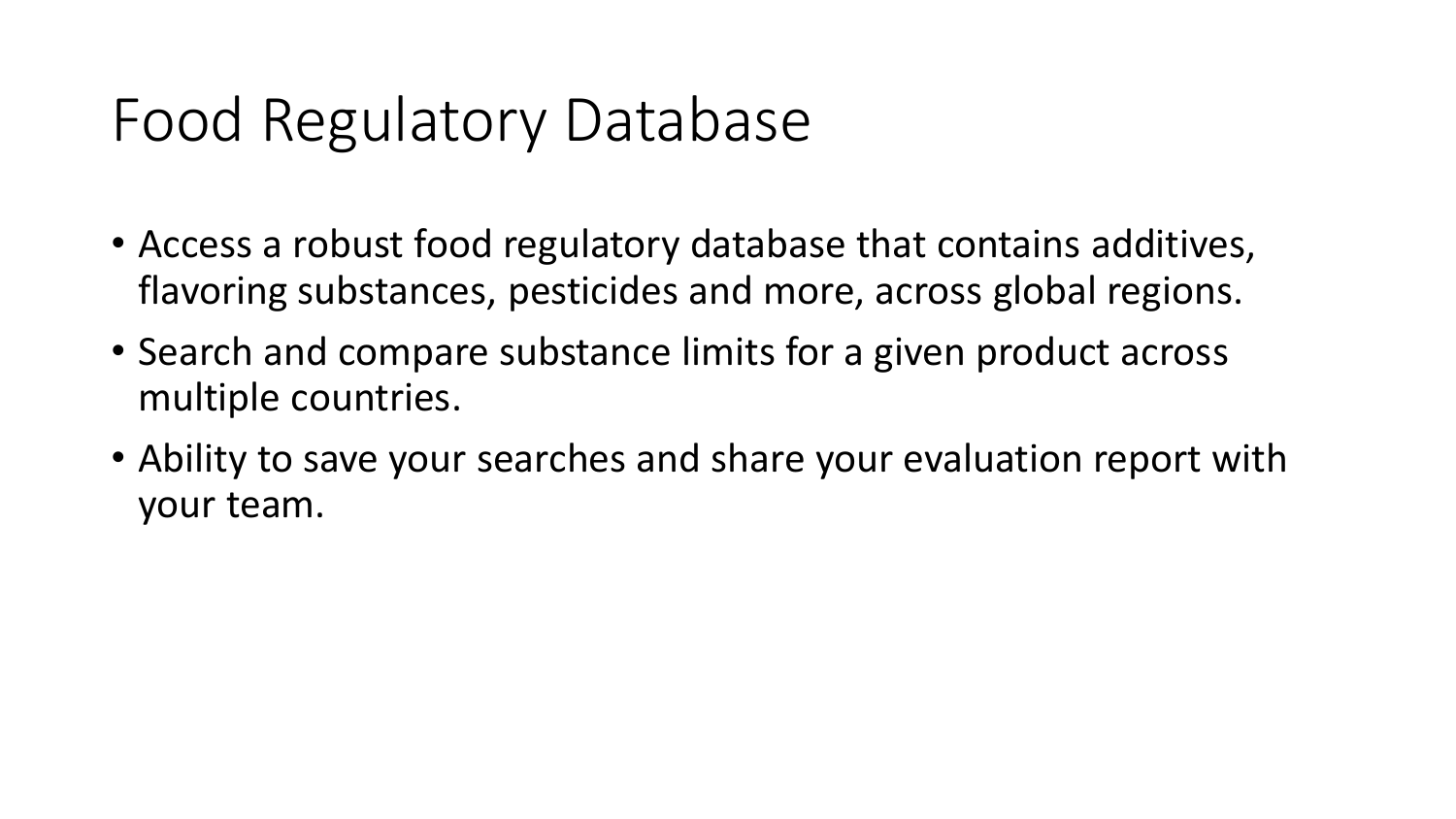### Access Global Legislation Toolbox

- On-demand access to numerous country specific legislative frameworks in one place.
- Access to details and links to original source documents
- Understand the legislative framework for a specific country
- User friendly: easy to navigate, saving users time and improving efficiency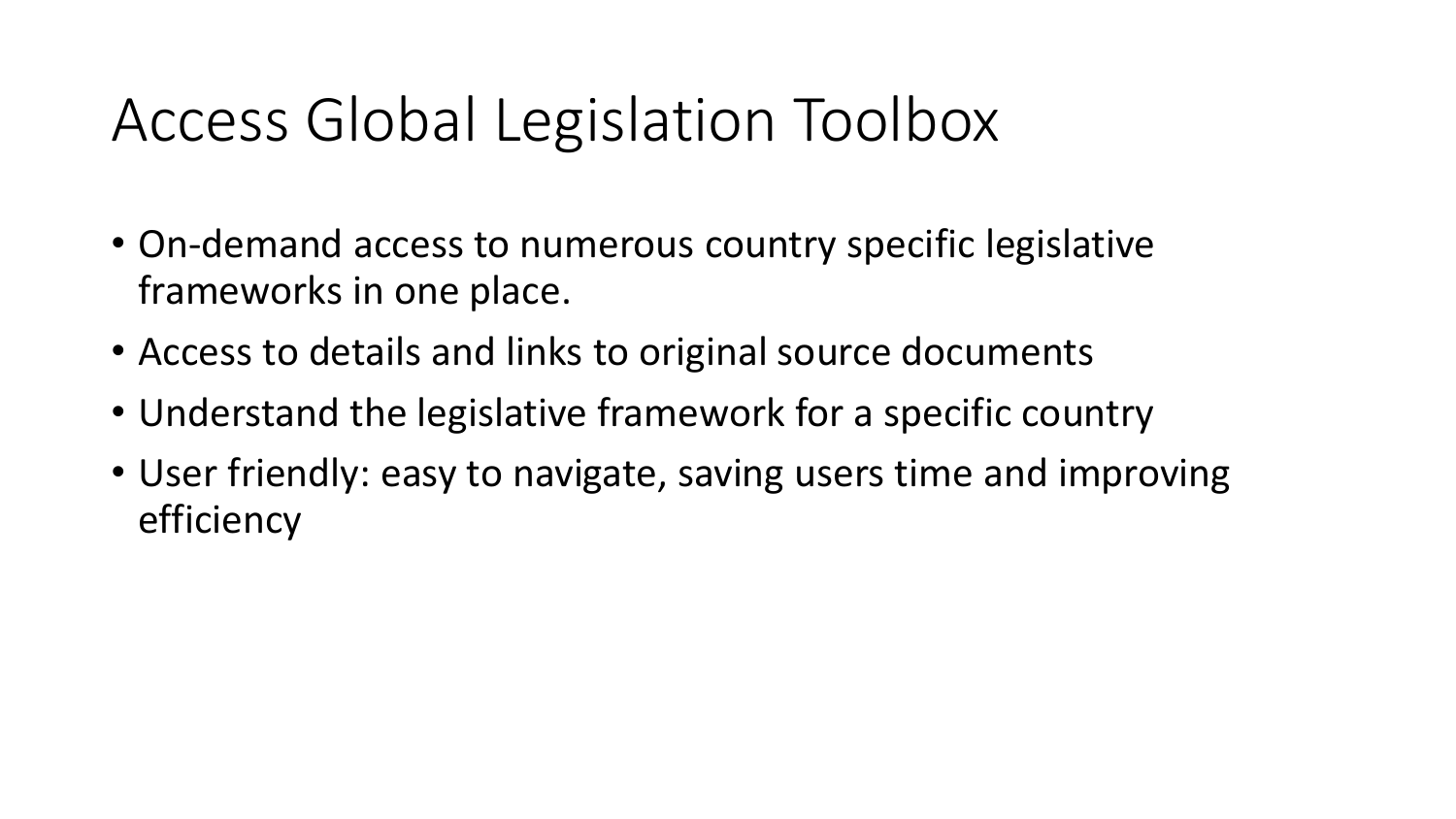### Complete Instant Compliance Assessments

- The Compliance Assessment tool is used to check regulatory limits for food additives or contaminants against your existing product attributes, closing the loop between regulatory needs and product innovation.
- Perform go/no-go assessments on current and potential recipes and ingredients.
- Traffic lights visually identify if product attributes meet compliance standards.
- Understand how food additives and contaminant levels will affect finished product formula compliance during product innovation.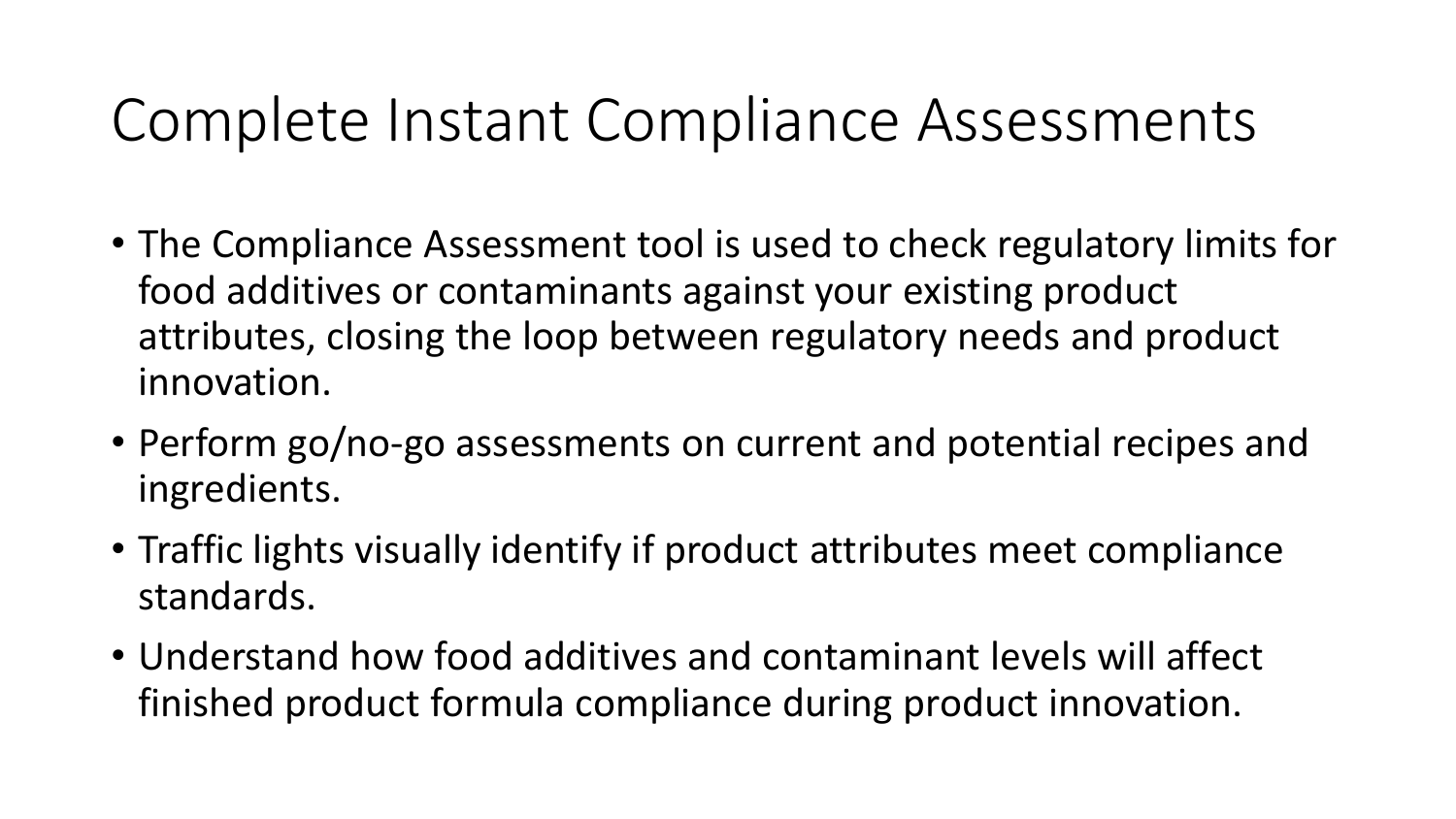## Food News Monitoring System

The Food News Monitoring System (FNMS) in the Compliance Cloud delivers compliance alerts for issues and regulation changes that matter most directly to the inboxes of your product experts (Regulatory, R&D and Quality team).

### **Aggregate Global News That Matters Most**

• The FNMS scans hundreds of websites, international and national legislation sources, food safety authorities, research institutions, food business stakeholders, international and intergovernmental organizations, and more on a daily basis—so your regulatory experts don't have to.

### **Customize Regulatory Queries and Alerts**

• Set customized email alerts regarding news, recalls and food safety updates that impact your product portfolio and distribution markets, delivering only relevant news to your team for quick action.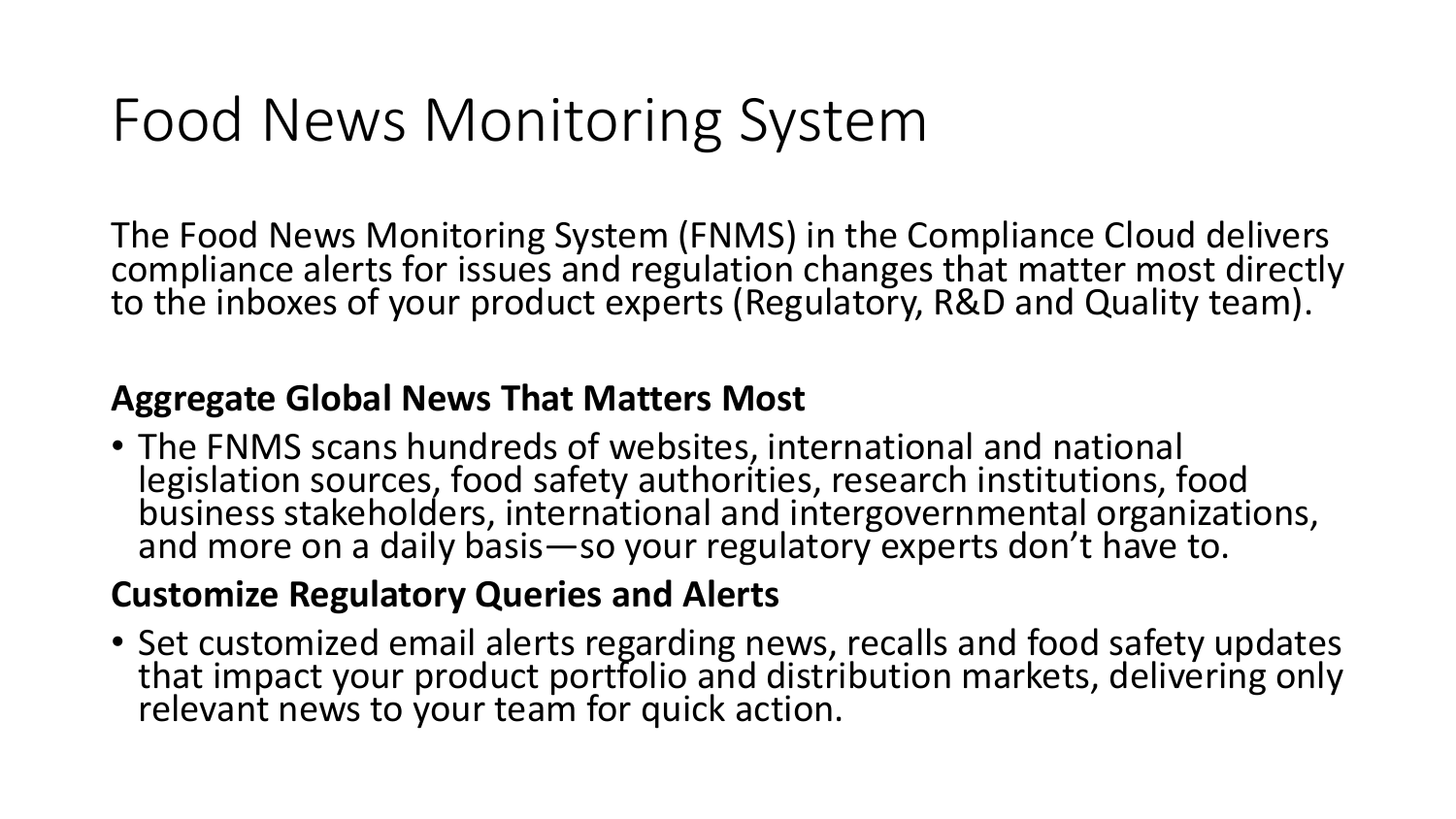## Food Law Library

The Food Law Library (FLL) enables users to create and access regulatory documentation that applies to their organization.

### **Access Regulatory Documentation**

- Use a centralized repository to access the most critical documents that impact your product development, including:
- Food regulations
- Labeling regulations
- Food product standards
- Guidance documents
- Draft regulations
- Translations into English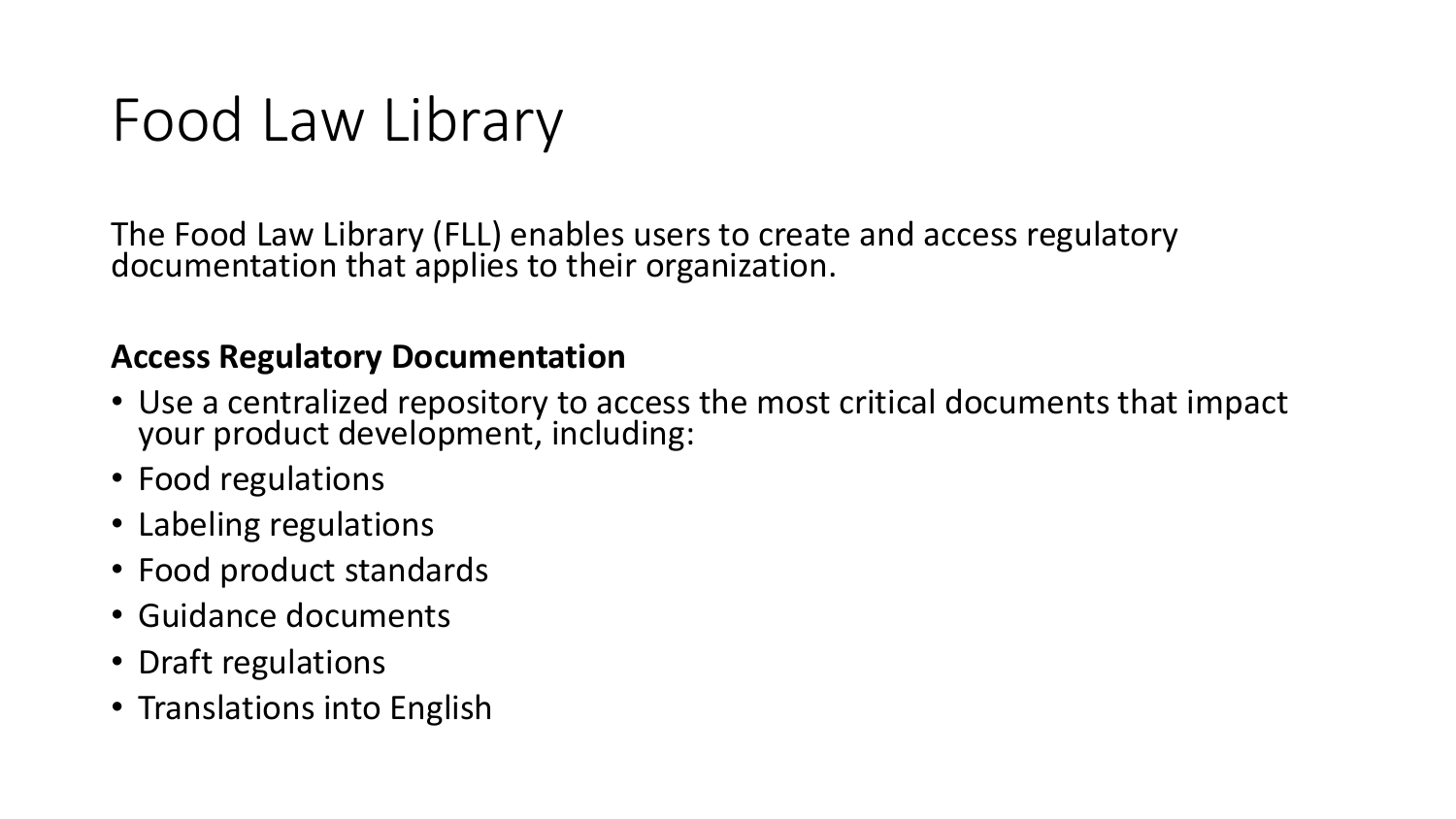

# What Does the Future Hold?

- Internet of Things
- CRISPR
- Blockchain